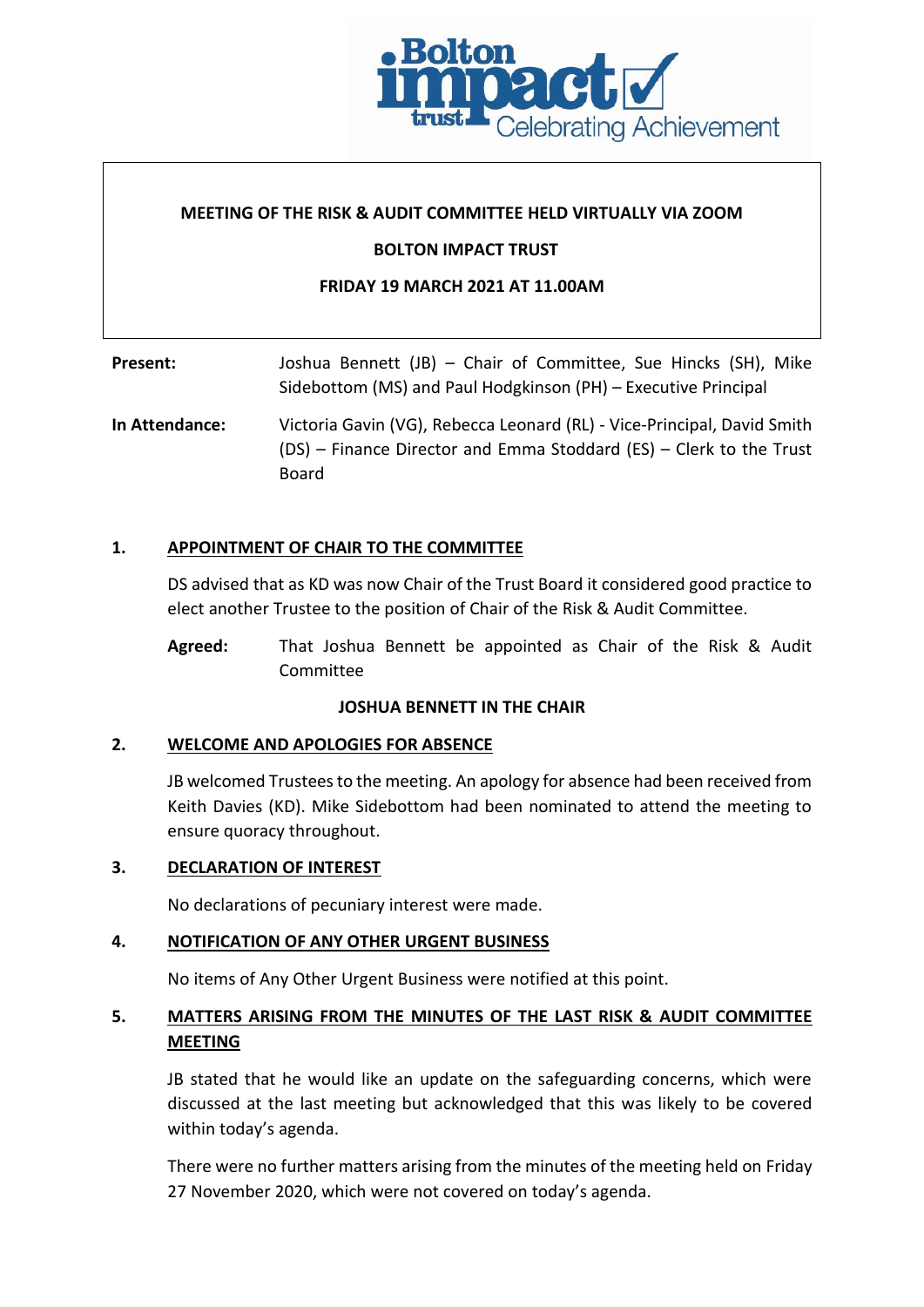### **6. MATTERS ARISING FROM THE MINUTES OF RECENT COMMITTEE MEETINGS**

### **Standards Committee – Friday 12 March 2021**

RL provided an update on the discussions around English and reported that she had discussed this with the School Improvement Partner, Tony Purcell. It was felt that the quality of English across the Trust was strong, and the issue was more around the presentation of data, as this did not correctly reflect the progress being made. RL stated that she did not feel that English presented a risk to the Trust but instead more focus was needed in presenting the data to Trustees therefore it was felt that a full review of English was not needed at this time, but she would work with the Academy Leads to celebrate the work in English via the data presented.

### **Finance & Resources Committee – Friday 12 March 2021**

The Board of Trustees, having designated details of the discussion that followed as confidential in accordance with Article 125 of the Articles of Association, this information is excluded from these minutes.

### **7. STRATEGIC RISK REGISTER UPDATE**

A copy of the Risk Register had been uploaded to the Gateway.

### **Business Critical Risks**

## B2 – Financial Sustainability

DS stated that the cashflow support received from the ESFA and the implementation of the savings programme now meant that the Trust was in a more stable financial position and proposed that the likelihood score for financial sustainability be reduced from 5 to 3. Trustees agreed that the Trust had met the significant challenges faced during the pandemic head on and the Trust was now more financially stable.

**Agreed:** That the Financial Sustainability likelihood score be reduced from 5 to 3

#### **Strategic Risks**

## S1 – Unfunded Changes to Pay and Conditions

DS advised that the Government had confirmed the Public Sector pay freeze, therefore it was proposed that this risk be removed from the register as pay awards would not be implemented.

**Agreed:** To remove S1 – Unfunded Changes to Pay and Conditions from the Risk Register

## **Operational Risks**

## O2 – Safeguarding Risks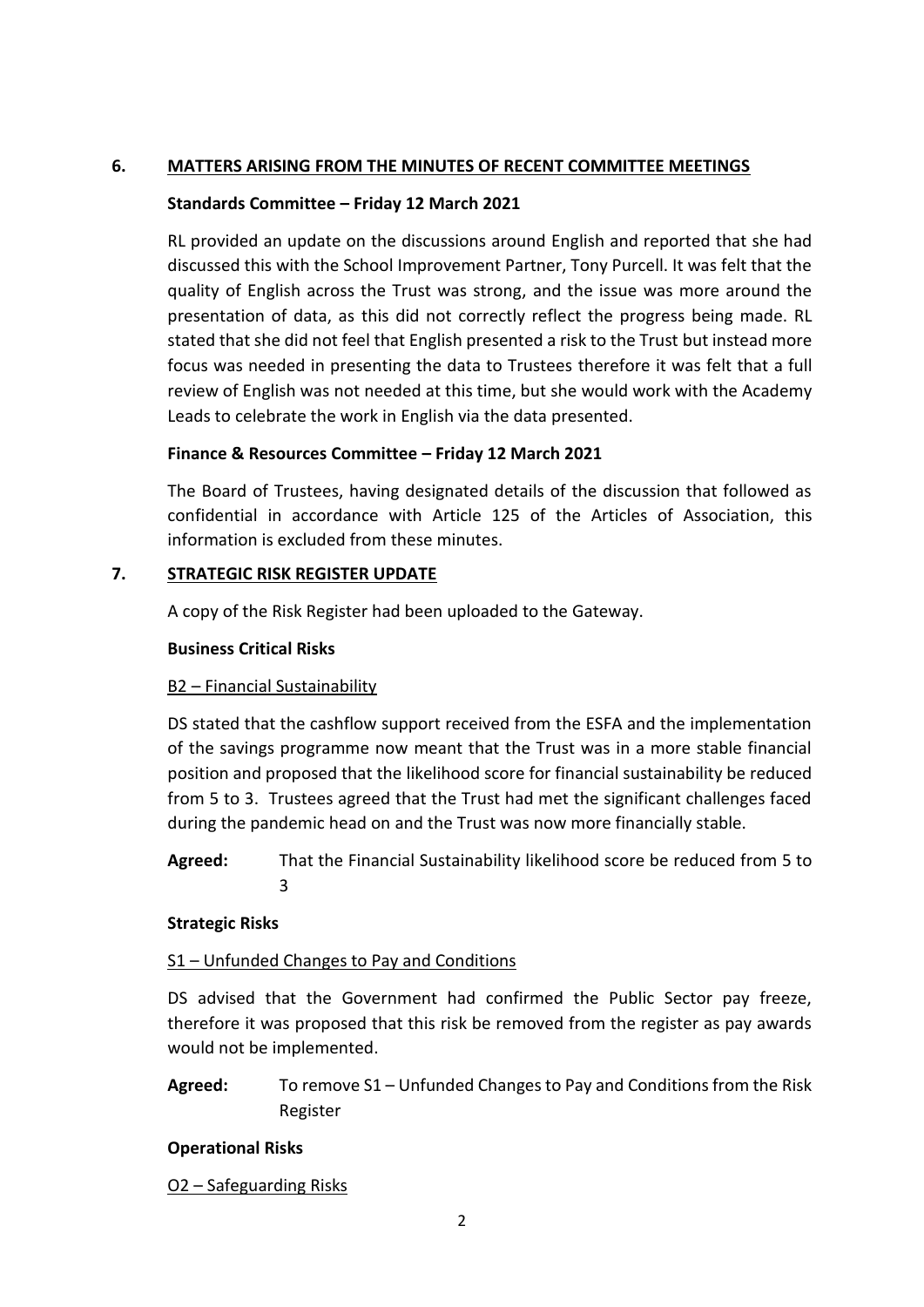PH provided an update on recent knife incidents in Bolton, some of which had involved BIT pupils and stated that this posed an increased risk. JB stated that this needed to be added to the Risk Register and asked if this would fit into O2 – Safeguarding Risks or if a new risk needed to be created for this. RL stated that this was a safeguarding risk, but she did not feel that it fit within the current terminology on the register and suggested that this could be included under safeguarding but as a separate risk to enable this to be monitored closely. PH reported that work was currently underway on a knife strategy and this would be presented to Trustees when completed. RL added that discussions were taking place with the Local Authority (LA) to categorise knife related referrals including whether they have been carried for protection, carried to commit harm or if the pupil had been caught carrying a knife previously. RL stated that the more information that could be received at the referral stage would mean a more robust risk assessment for these pupils. SH asked who oversaw the risk assessments and how these were shared. RL stated that there was a very clear process in place and the risk assessments were reviewed on a half termly basis, this was done collectively as a team and overseen by the Academy Lead or a member of SLT. This was also built into the Quality Assurance cycle.

PH informed Trustees that the Academies now had a profile of every child based on categories of behaviour i.e. anti-social behaviour, involvement in domestic violence, known to police etc. This was not an exact science but there was a pattern of the pupils within these categories becoming involved in street crime and violence so this would be monitored closely. RL added that this information would be included in future safeguarding reports to Trustees.

JB asked if the Trust was engaged with the Greater Manchester Violence Reduction Unit (VRU). PH stated that he was aware of the work of the VRUs, which had been particularly successful in the Midlands and although the Trust was not involved in this, RL and MS were sitting on the Bolton LA focus group. JB stated that it would be worthwhile for the Trust to establish links with the Greater Manchester VRU and explore opportunities in terms of funding and opportunities.

**Agreed:** That incidents involving knifes be added to the Risk Register to enable this to be closely monitored

#### O4- Exam Process Risks

MS stated that he had arranged for an external consultant to look at the process in place for the teacher assessments within his own school and asked if the Trust had considered doing the same. RL reported that the Trust had not arranged for any external support but was utilising staff within the Trust to provide quality assurance. RL stated that there were many layers in the process, starting at individual academy level and then moving to Trust collaboration. Some academies were also undertaking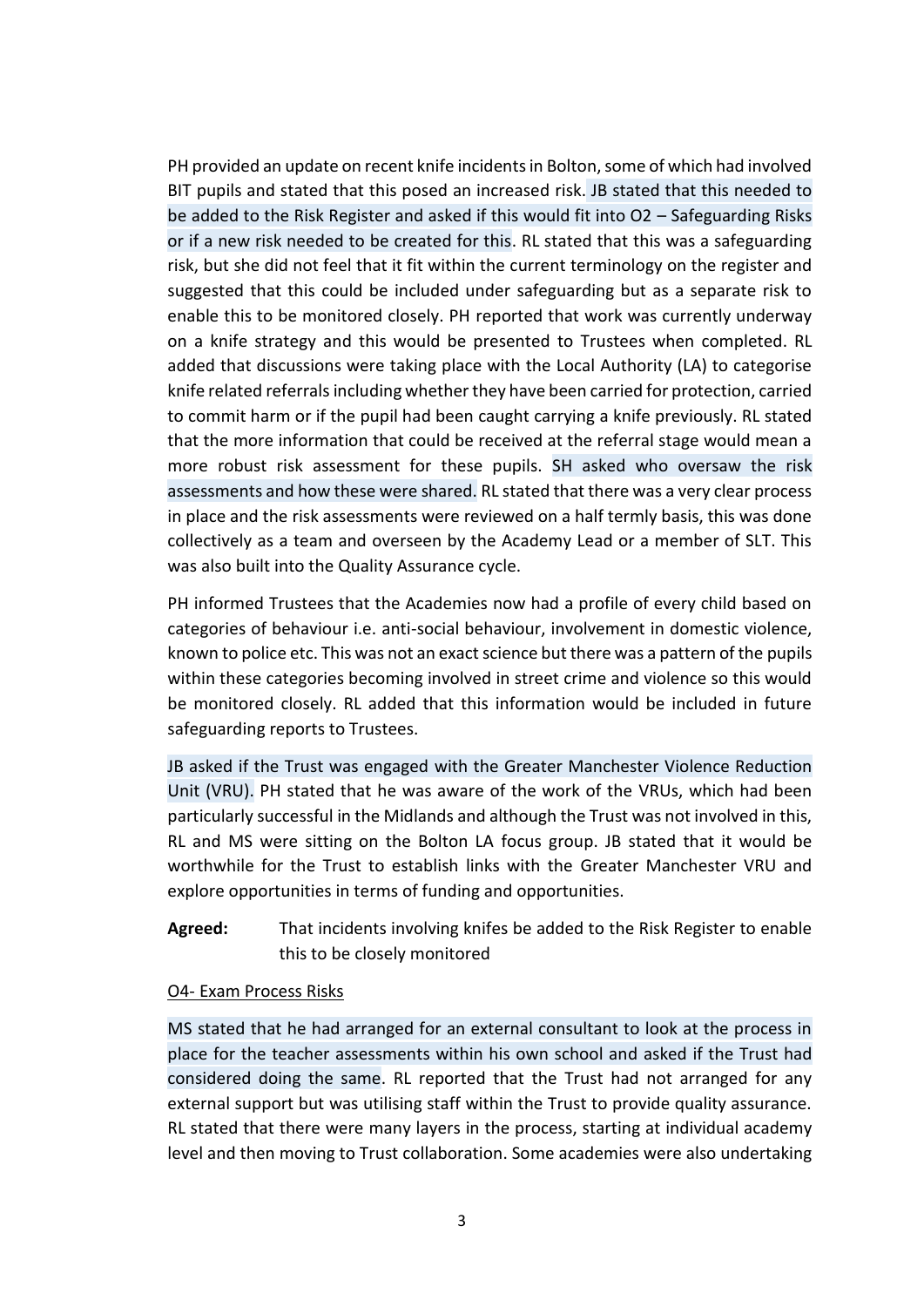some moderation with mainstream schools. RL added that she would consider external support and would liaise with Tony Purcell about this.

**Agreed:** That the Risk Register be approved subject to the above changes

**Action:** DS (update Risk Register)

### **8. POLICY UPDATE**

RL reported that a significant amount of work had been undertaken with regards to policy development and a document regarding policy approval recommendations had been provided. This was based on the DfE guidelines regarding statutory policies.

RL advised that whilst individual Academy Leads may be responsible for reviewing the policies these would then be brought to the Local Governing Board or appropriate Trust meeting for approval. This would not be a laborious task as the policies have already been reviewed in detail before being brought for ratification. DS stated that a lot of thought had gone into how the SLT could reduce the workload for Trustees whilst also ensuring that a robust process was in place. RL added that the many of the statutory policies were One Education model policies.

**Agreed:** That the policy approval recommendations included in the report be approved

## **9. POLICY APPROVAL**

RL advised that the Code of Conduct and Whistleblowing Policy had been uploaded to the Gateway for approval at today's meeting. In future these policies would follow the policy approval recommendations and be reviewed by the Academy Lead.

**Agreed:** That the Code of Conduct and Whistleblowing Policy be approved and adopted

## **10. TRUST SAFEGUARDING UPDATE**

A written Safeguarding update had been provided and included the following areas:

- Update from November report
- Current safeguarding numbers
- Wellbeing of Designated Safeguarding Leads
- Safeguarding and the impact of Covid
- Training
- Actions / Next Steps

The Board of Trustees, having designated details of the discussion that followed as confidential in accordance with Article 125 of the Articles of Association, this information is excluded from these minutes.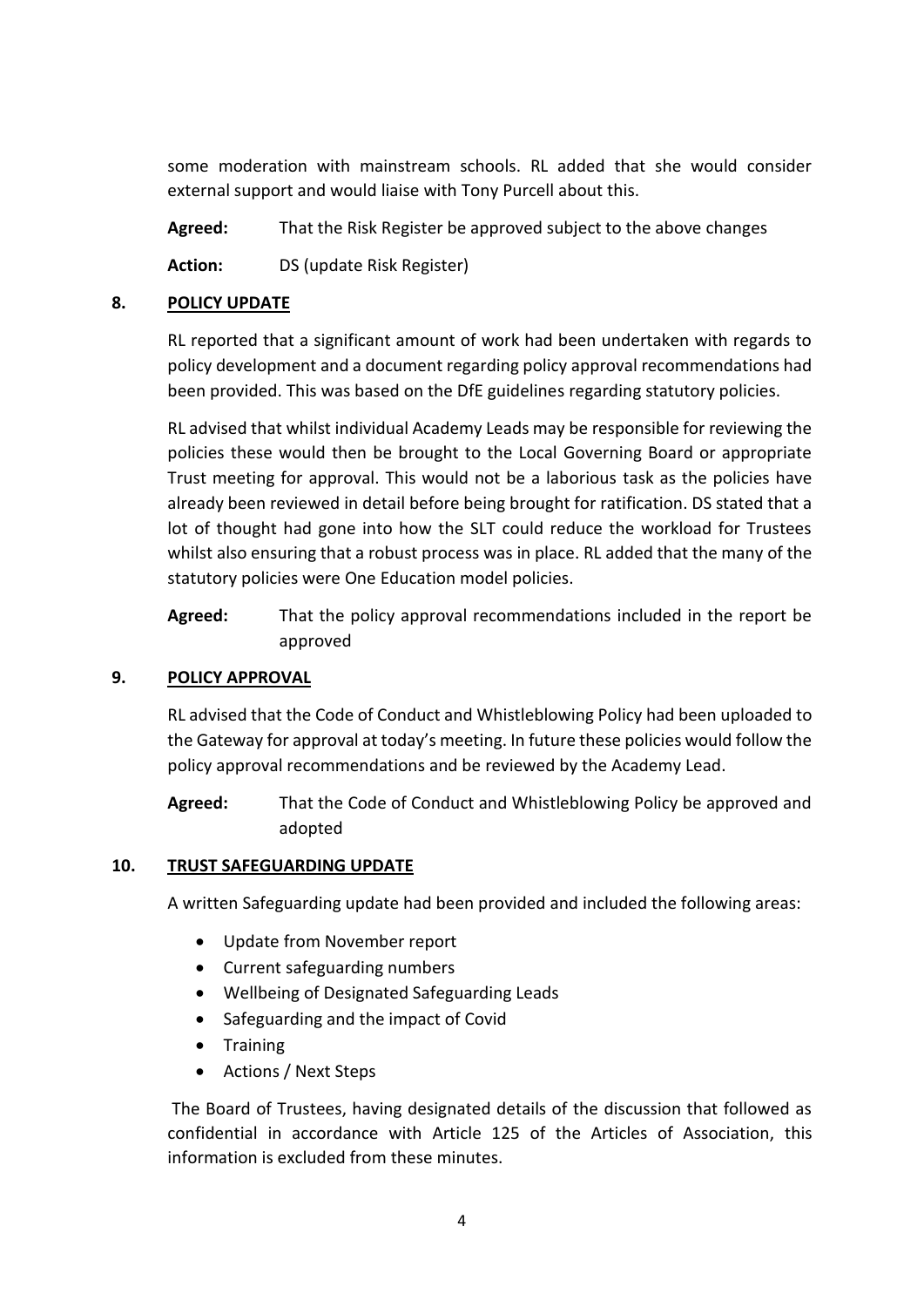RL had reported at the last meeting that the Academy Designated Safeguarding Leads (DSLs) had reported an increase in the number of Safeguarding concerns and numbers of meetings and this impact was now starting to be seen and was likely to increase further when pupil numbers increased. RL reported that she was working closely with the DSLs to ensure they were supported, and their workload was manageable. She was also working with the LA Strategic Lead for Early Help, Nicola Murphy, on the current early help review taking place across Bolton, which would hopefully support the DSLs with the increase in the number of EHA's.

RL stated that as previously discussed during the meeting there had been an increase in serious crime, which was being closely monitored and increased levels of staff training were being provided.

The Chair acknowledged the increased risk posed to staff and the increase in workload and thanked all staff for their great work around safeguarding.

## **11. MANAGEMENT VISITS**

VG directed Trustees to the report on Academy Management Visits, which she reported to be very positive. The areas checked during the visit had been rag rated into red, amber, or green. VG stated that Health & Safety at Lever Park and Youth Challenge had been highlighted in red; however, Lever Park were now making rapid progress in this area and the Health & Safety challenges facing Youth Challenge mainly related to the nature of the building and site. These areas would be closely monitored, and a full Health & Safety Audit by the LA had been arranged for after Easter and a Health & Safety Specialist had visited both academies earlier today.

There were no major issues regarding Finance, Safeguarding or HR. Areas highlighted tended to relate to missing paperwork, but this could be easily rectified. VG stated that she would continue to work alongside the School Business Managers to make sure each action point was addressed. PH stated that the Academy Management Visits were a great addition to the checks already being made by the Trust. JB stated that it will be interesting to monitor the progress as it was being made.

## **12. INTERNAL AUDIT PROGRAMME 2020/21**

DS reported that he had undertaken discussions with Beever & Struthers regarding the Internal Audit, and this would take place on w/c 19 April and w/c 10 May 2021. DS stated that he was confident that this would be a supportive internal audit process, whilst also providing challenge.

# **13. DATES OF NEXT RISK & AUDIT COMMITTEE MEETING**

Summer Term: Friday 25 June 2021 at 11.00am

## **14. CONSENT TO ABSENCE**

Agreed: To consent to the absence of KD